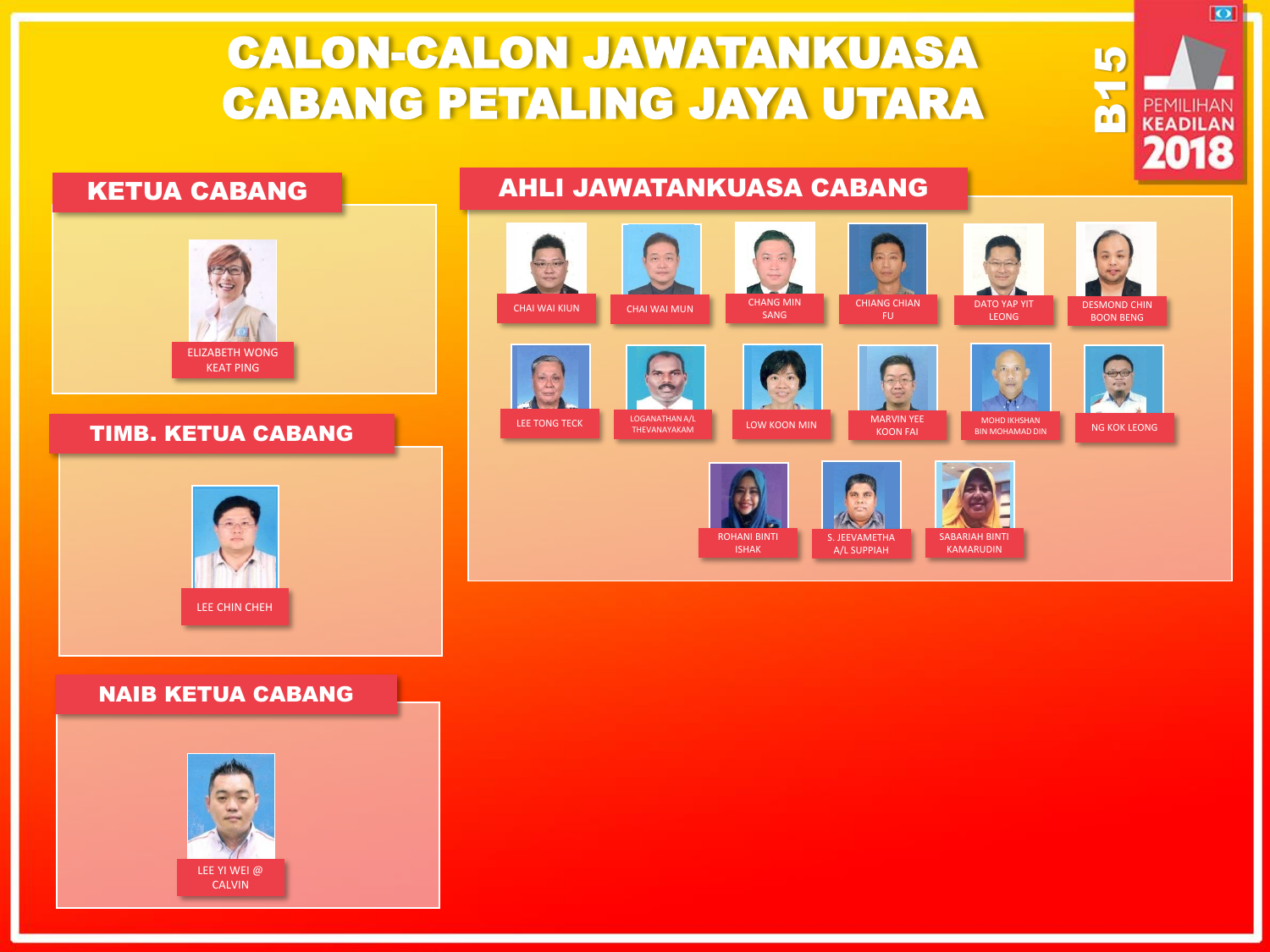# CALON-CALON JAWATANKUASA AMK CABANG PETALING JAYA UTARA

### KETUA AMK CABANG **AHLI JAWATANKUASA AMK CABANG**



#### TIMB. KETUA AMK CABANG



### NAIB KETUA AMK CABANG





YONG WEE

CHAT

YEGAMBARAM A/L PALANI APPAN

THENAMUTHAN A/L MURUGAN

B15

 $\overline{\bullet}$ 

PEMILIHAN **KEADILAN** 2018

LEE CHONG BOON